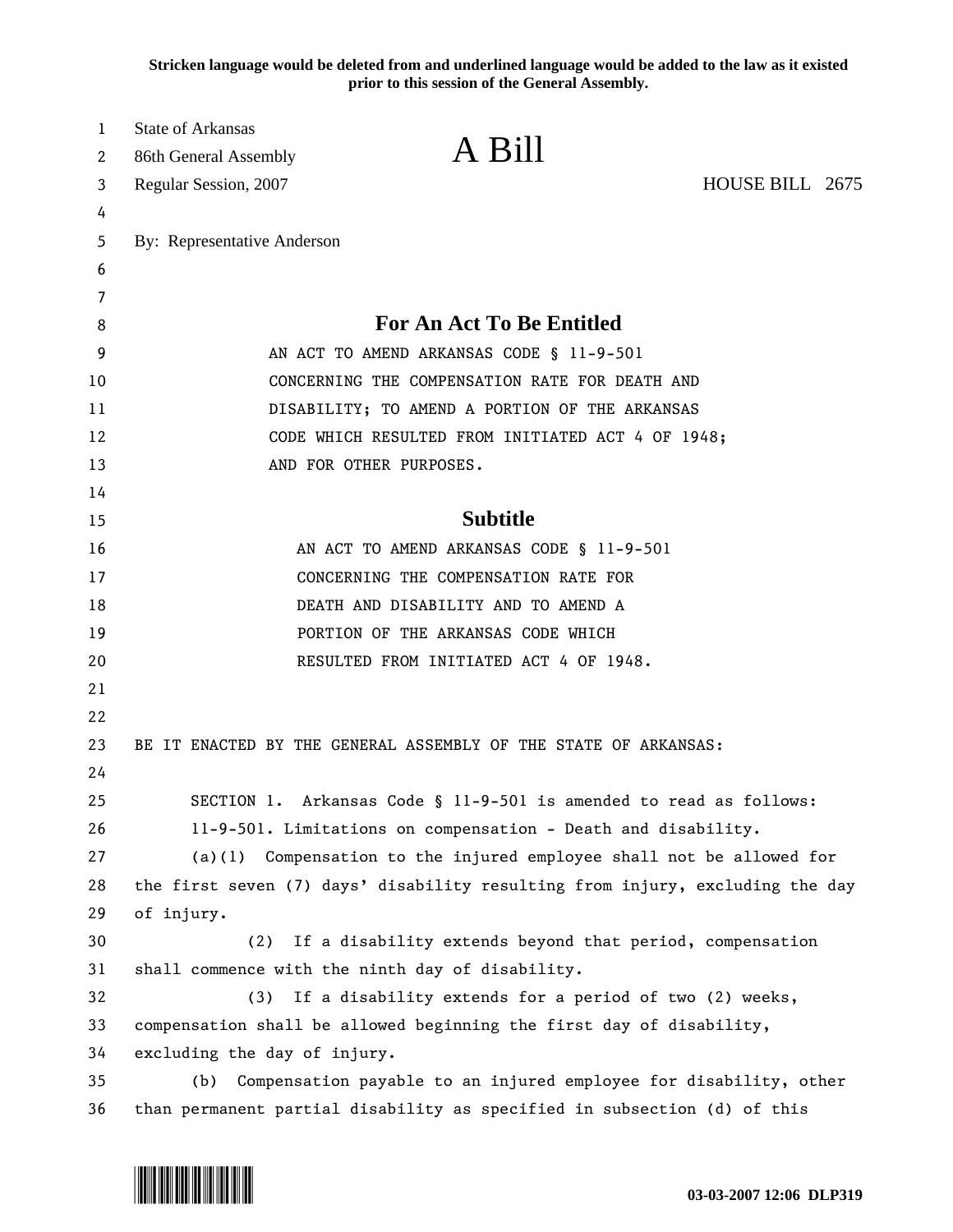1 section, and compensation payable to surviving dependents of a deceased 2 employee, the total disability rate shall not exceed sixty-six and two-thirds 3 percent (66 2/3%) of the employee's average weekly wage with a twenty dollar 4 (\$20.00) per week minimum, subject to the following maximums:

5 (1) For disability or death due to an injury occurring on and 6 after July 1, 1987, through December 31, 1988, the maximum weekly benefits 7 payable shall be one hundred eighty-nine dollars (\$189);

8 (2) For disability or death due to an injury occurring on and 9 after January 1, 1989, through December 31, 1989, the maximum weekly benefits 10 payable shall be sixty-six and two-thirds percent (66 2/3%) of the state 11 average weekly wage;

12 (3) For a disability or death which results from an injury 13 occurring on and after January 1, 1990, the maximum weekly benefit payable 14 shall be seventy percent (70%) of the state average weekly wage;

15 (4) For a disability or death which results from an injury 16 occurring during a calendar year beginning on or after January 1, 1996, 17 through December 31, 2007, the maximum weekly benefit payable shall be 18 eighty-five percent (85%) of the state average weekly wage if, and only if, 19 the Insurance Commissioner certifies to the Workers' Compensation Commission 20 during December 1995, that the overall workers' compensation insurance rates 21 for Arkansas have decreased by at least ten percent (10%) subsequent to 22 July 1, 1993;

23 (5)(A) For disability or death which results from an injury 24 occurring on or after January 1, 2008, the maximum weekly benefit payable 25 shall be five hundred four dollars (\$504), until such time as the Second 26 Injury Fund and the Death and Permanent and Total Disability Trust Fund are 27 actuarially solvent as determined by the commission.

28 (B) Upon the commission's certification to the General 29 Assembly that the Second Injury Fund and the Death and Permanent and Total 30 Disability Trust Fund are actuarially solvent, the maximum weekly benefit 31 rate shall be eighty-five percent (85%) of the state average weekly rate;

32 (5)(6) After January 1, 1994, the weekly benefit rate shall be 33 rounded to the nearest whole dollar, i.e., if the actual rate be a dollar 34 amount plus forty-nine cents (49¢) or less, the rate for compensation 35 purposes shall be the next lower whole dollar amount, and if the actual rate 36 be a dollar amount plus fifty cents (50¢) or more, then the rate for